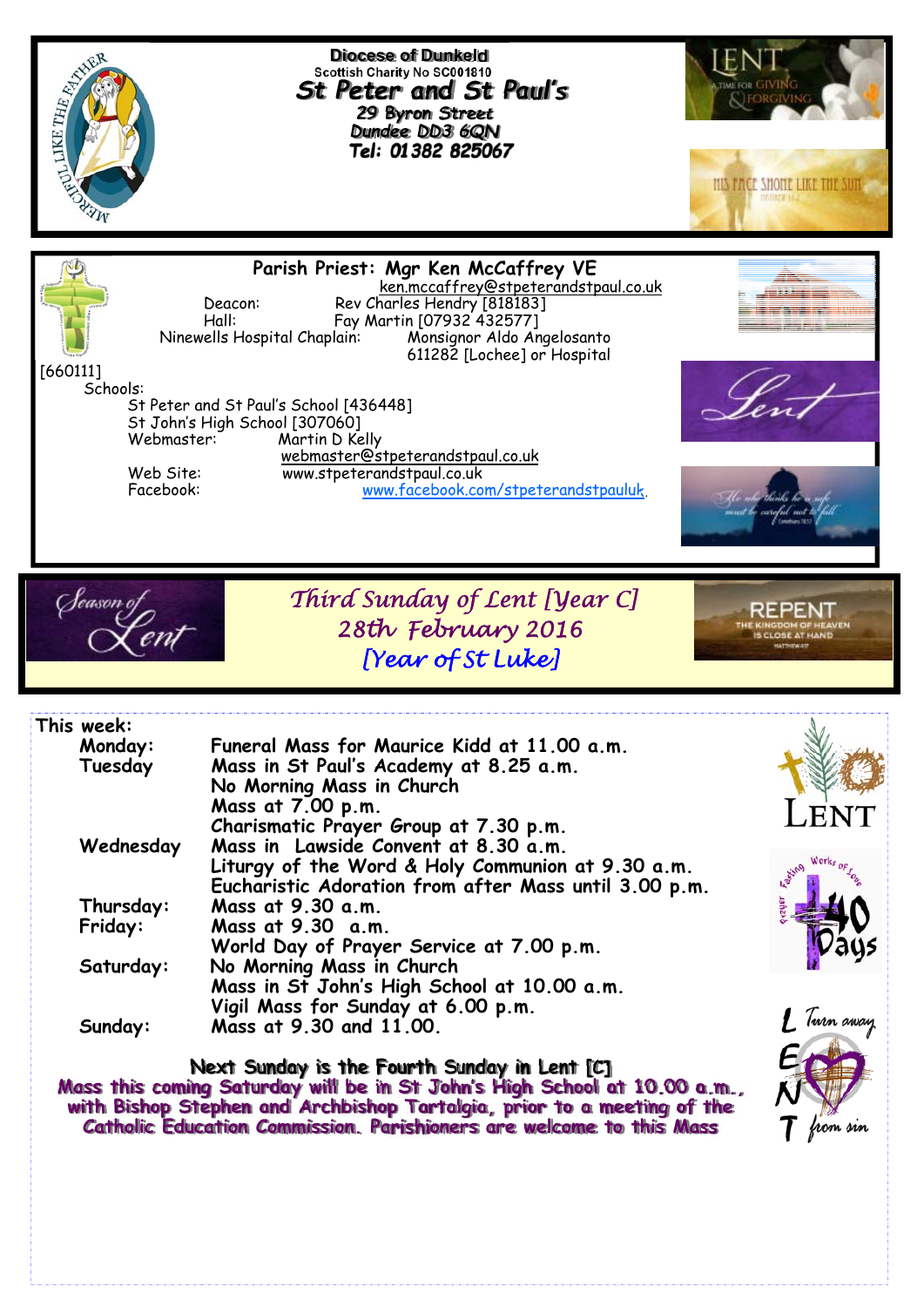#### **PLEASE PRAY FOR:**

*For our recently deceased*: **Maurice Kidd [Funeral Mass on Monday at 11.00 a.m.], Fr Sean Dowling OSA, David Macdonald & Campbell Lyon**  *And for all whose anniversaries occur at this time:* **Elizabeth McGovern, Teresa Cabrelli &** 

**John Garvie.** 

For those sick in hospital: **Margaret McBeth, Mairead McCann, Betty McGarry, Gerard Wilson, Kirsty Wilson, Paul Kirkwood & Jean Geekie.** 

> And all those who are sick or housebound in our parish and receive the Eucharist each Sunday: **If someone is sick at home, please let Fr Ken or Deacon Charles know.**



## *COLLECTIONS for February 21st £1520 [Gift Aid was £687.20] THANK YOU for your generosity*

**The Second Collection for the Sick and Retired Priests of the Diocese was £498.50** 

*Next Sunday - SECOND COLLECTION FOR PAPAL & EPISCOPAL CHARITIES [including SCIAF] SCIAF BOXES are returned on Holy Thursday* 

## CHILDREN'S LITURGY

 At 11 o'clock Mass today Children preparing for Sacraments should collect their attendance stickers after Mass EUCHARISTIC ADORATION

.Eucharistic Adoration every Wednesday from after Mass until 3.00 p.m.

## **FR BEATUS FUND RAISING**

**Easter Cards made by Fiona McHugh and her family are on sale at the back of the church. These are priced at £1 each and all funds will go to the Fr Beatus project. A Coffee Morning with piano music will take place on 23 April from 10 am to 12 noon in the church hall. Tickets priced at £2 for refreshments will be on sale shortly.**

## **DUNKELD LOURDES**

The Dunkeld Lourdes Service is holding a St Patrick's Night on Saturday 19th march in St Leonard and St Fergus Parish Hall at 7.30 p.m., to raise their profile and funds to assist this year's YELLOW T SHIRTS'. Tickets are £5 and available from01821 64634, or e mail ruthanne@popbox.com.

## **TUESDAY EVENING MASS**

On the Tuesdays of Lent, there will be EVENING MASS at 7.00 p.m., as in previous years. Please note that there will be no Morning Mass or Liturgy of the Word on the Tuesdays of Lent.

## **DIVINE MERCY DEVOTIONS**

These will take place in the Blessed Sacrament Chapel on Wednesdays at 9.00a.m., in the Little Chapel

> **WORLD DAY OF PRAYER SERVICE [hosted by St Peter and St Paul's]**  Friday 4th March at 7.00 p.m. ALL WELCOME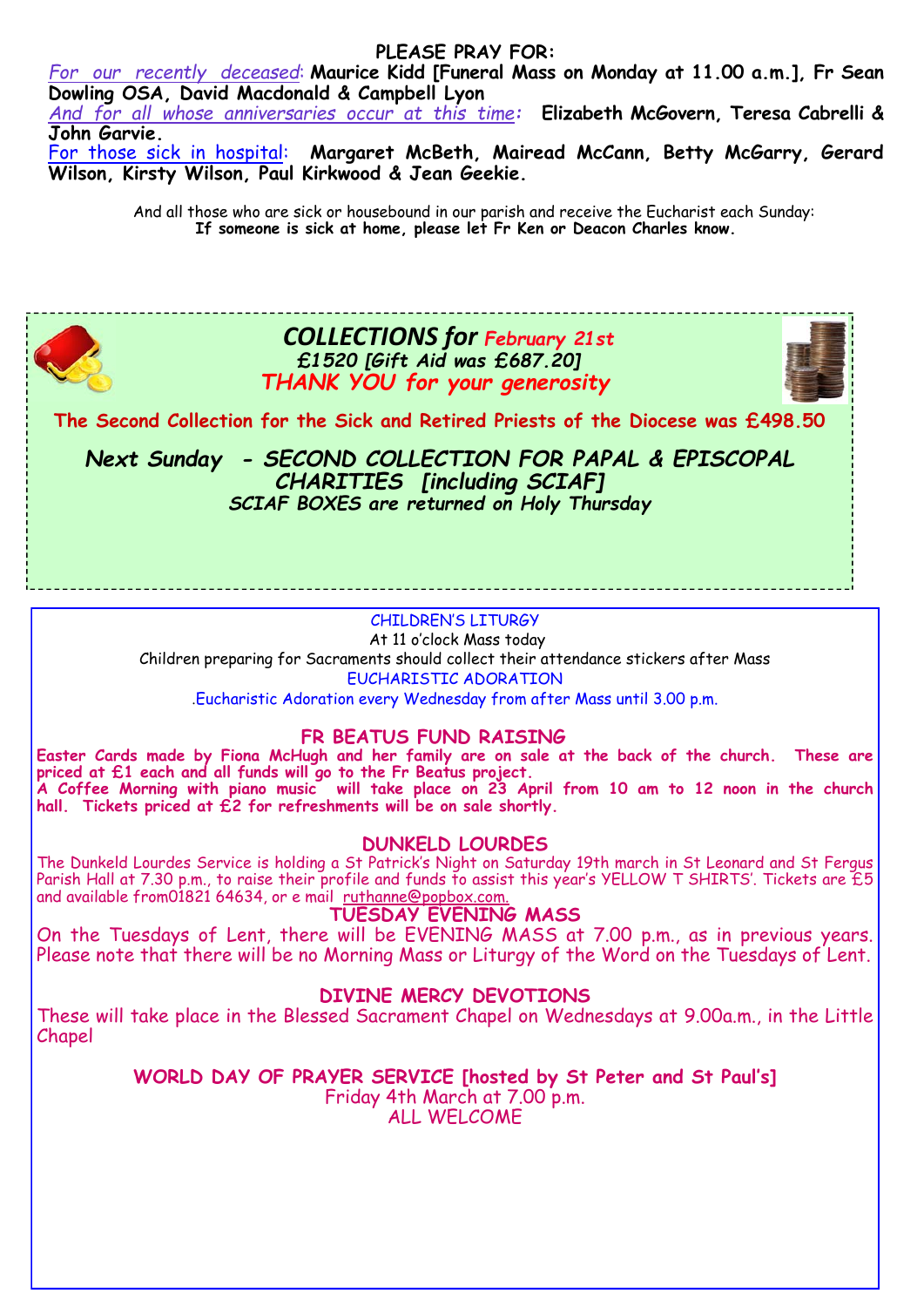## *SOME IMPORTANT DIARY DATES*

Saturday 5th March - **CATHOLIC EDUCATION COMMISSION OPEN FORUM** in St John's High School from 10.00 to 12.45, with Mass at 10.00 a.m. All parents, teachers and those interested in Catholic Education are invited to meet with Archbishop Tartalgia, Present of the CEC, Bishop Stephen, and Michael McGrath, Director of SCES, to discuss recent developments in Catholic Education in Scotland.

Monday 7th March - DEANERY PENITENTIAL SERVICE in CATHEDRAL at 6.30 p.m.

Thursday 17th March - Meeting of Cathedral Chapter in Cathedral with Midday Prayer and Benediction at 12 noon.

Thursday 17th and Friday 18th March - HIGH SCHOOL MUSICAL, performed by St Peter and St Paul's Primary in St John's High School, at 7.00 p.m. [More details to follow]

Monday 21st and Tuesday 22nd March— WAY OF THE CROSS led by the school in the Church

Tuesday 22nd March - First Reconciliation Celebration at 2.00 p.m.

Wednesday 23rd March - MASS OF CHRISM in St Andrew's cathedral, at 7.00 p.m.

Saturday 23rd April - PARISH COFFEE MORNING in aid of Fr Beatus

Friday 29th April - RACE NIGHT in Hall for St Paul's and St John's India Project.

Thursday 2nd June - **DIOCESAN EDUCATION MASS**, led by St Peter and Paul's in Cathedral at 7.00 p.m.

Sunday 5th June - FIRST HOLY COMMUNIONS at 1.00 p.m.

Monday 6th June - CARITAS AWARDS in SECC, Glasgow

Thursday 23rd June - Infant Prize Giving

Friday 24th June - Senior Prize Giving

Monday 29th June - Leavers Mass and Presentation of Pope Francs Awards, with Bishop Stephen, at 11.00 a.m.